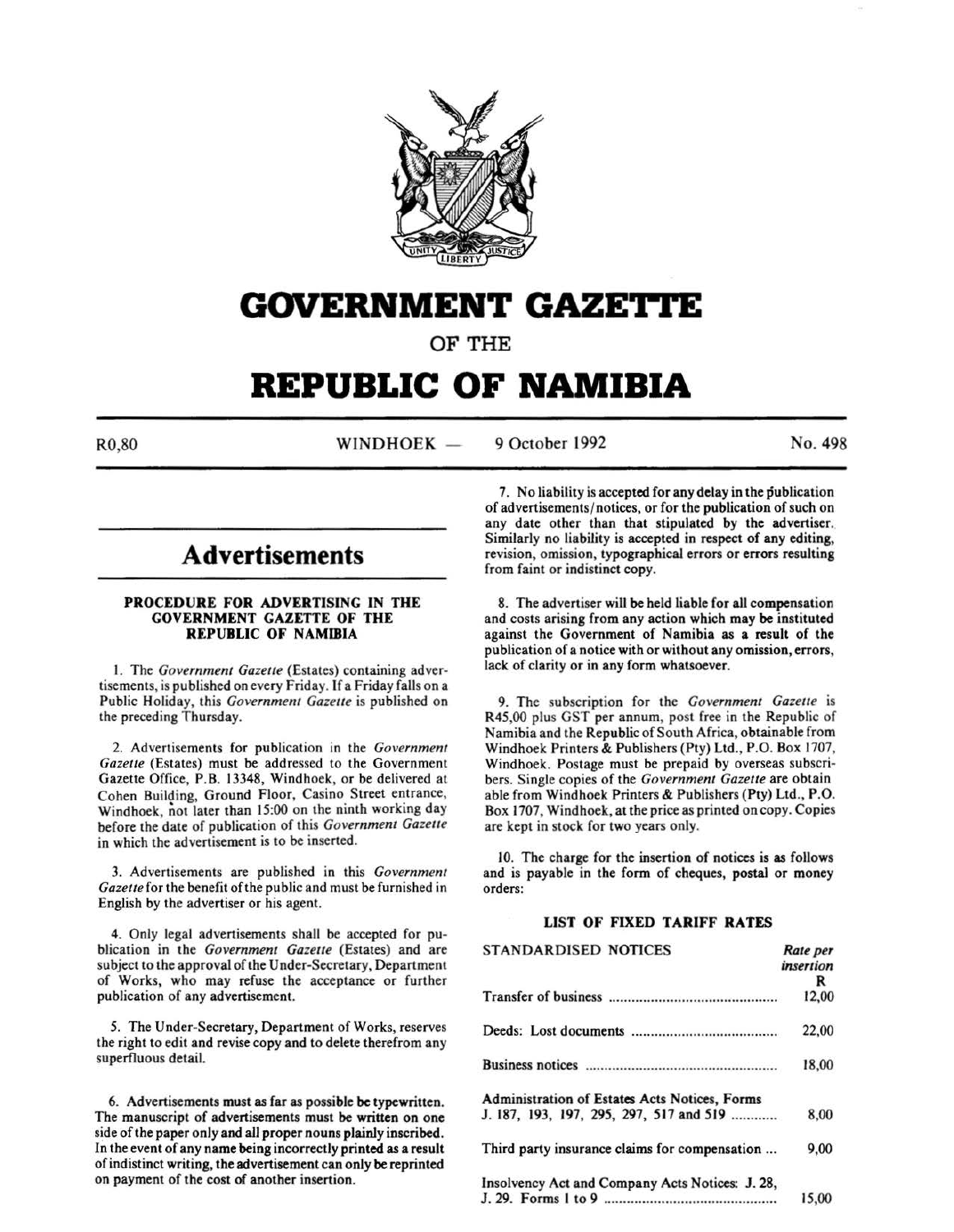-

| $J.B.$ - Forms 2 and 6 - additional statements<br>according to word count table, added to the basic<br>traffic.                                                                                        |        |
|--------------------------------------------------------------------------------------------------------------------------------------------------------------------------------------------------------|--------|
| Change of name (two insertions)                                                                                                                                                                        | 108,00 |
| Naturalisation notices (including a reprint for the                                                                                                                                                    | 8,00   |
| Unclaimed moneys - only in the Government<br>Gazette, closing date 15 January (per entry of                                                                                                            | 3,00   |
|                                                                                                                                                                                                        | 18,00  |
|                                                                                                                                                                                                        | 8,00   |
| <b>NON-STANDARDISED NOTICES</b>                                                                                                                                                                        |        |
| Company notices:                                                                                                                                                                                       | R      |
| Short notices: Meetings, resolutions, offers of<br>compromise, conversions of companies, voluntary<br>windings-up, et.: closing of members' registers<br>for transfer and/or declarations of dividends | 40,00  |
| Declaration of dividends with profit statements.                                                                                                                                                       | 90,00  |
| Long notices: Transfers, changes in respect of<br>shares or capital, redemptions, resolutions, volun-                                                                                                  | 120,00 |

|                                                   | 40,00  |
|---------------------------------------------------|--------|
| Liquidators' and other appointees' notices        | 25,00  |
| SALES IN EXECUTION AND OTHER PUBLIC SALES:        |        |
|                                                   | 65,00  |
| Public auctions, sales and tenders:               |        |
|                                                   | 22,00  |
|                                                   | 54,00  |
|                                                   | 82,00  |
| <b>ORDERS OF THE COURT:</b>                       |        |
| Provisional and final liquidations or sequestra-  |        |
| tions                                             | 50,00  |
| Reduction or change in capital mergers, offers of |        |
| compromise                                        | 120,00 |
| Judical managements, curator bonis and similar    |        |
|                                                   | 120,00 |
|                                                   | 15,00  |
| Supersession and discharge of petitions (J. 158)  | 15,00  |

II. The charge for the insertion of advertisements other than the notices mentioned in paragraph 10 is at the rate of R3,00 per em double column. (Fractions of a em must be calculated as a em).

12. No advertisements shall be inserted unless the charge is prepaid. Cheques, drafts, postal or money orders must be made payable to the Under-Secretary, Department of Works, Private Bag 13348, Windhoek.

#### FORM J 187

#### LIQUIDATION AND DISTRIBUTION ACCOUNTS IN DECEASED ESTATES LYING FOR INSPECTION

In terms of section 35(5) of Act 66 of 1965, notice is hereby given that copies of the liquidation and distribution accounts (first and final, *unless otherwise stated)* in the estates specified below will be open for the inspection of all persons interested therein for a period of 21 days (or shorter or longer if *specially stated)* from the date specified or from the date of publication hereof, whichever may be the later, and at the offices of the Master and Magistrates as stated.

Should no objection thereto be lodged with the Master concerned during the specified period, the executors will proceed to make payments in accordance with the accounts.

276/92 VAN DER YYVER Jan Abraham, 200226 01 0006 1. Gobabis, Gobabis, Windhoek. First National Trust, P.O. Box 448, Windhoek.

151/92 PINEHAS (born lyambo) Loini Niita, 550807 II 0057 5, Okandjera Hospital. Erastus Pinehas. Oshakati, Windhoek. First National Trust, P.O. Box 448, Windhoek.

170; 92 COETZEE Cornelius Marthinus. 191130 08 0005 2, Khomasdal, Windhoek. Maria Magdalena Coetzee, 220722 08 0010 I. Windhoek, Windhoek. First National Trust, P.O. Box 448, Windhoek.

213/92 GROBLER Willem Petrus, 290130 01 0003 7, Windhoek. Windhoek, Windhoek. First National Trust. P.O. Box 448, Windhoek.

184192 VENTER Carel Hendrik, 080712 01 0002 4. Windhoek. Windhoek, Windhoek. First National Trust, P.O. Box 448, Windhoek.

356/92 SCHEEPERS Heilie Magdalena, 040930 01 0005 0, Windhoek. Windhoek, Windhoek. Bank Windhoek Ltd., (Estate and Trust Department), P.O. Box 15, Windhoek.

432/92 EWERT Cornelia Christina, 460406 01 0900 I, Otjiwarongo. Otjiwarongo, Windhoek. Standard Bank Namibia Ltd., (Registered Bank), Trustee Branch, P.O. Box 2164, Windhoek.

203/92 SCHMIDT-SANSKOW Ruth Käthe Ursula, 060519 01 0003 5, No. 5 Lukin Street, Klein Windhoek, P.O. Box 11037, Windhoek. Final. Windhoek. Engling, Stritter & Partners, 5th Floor, COM Centre, P.O. Box 43, Windhoek.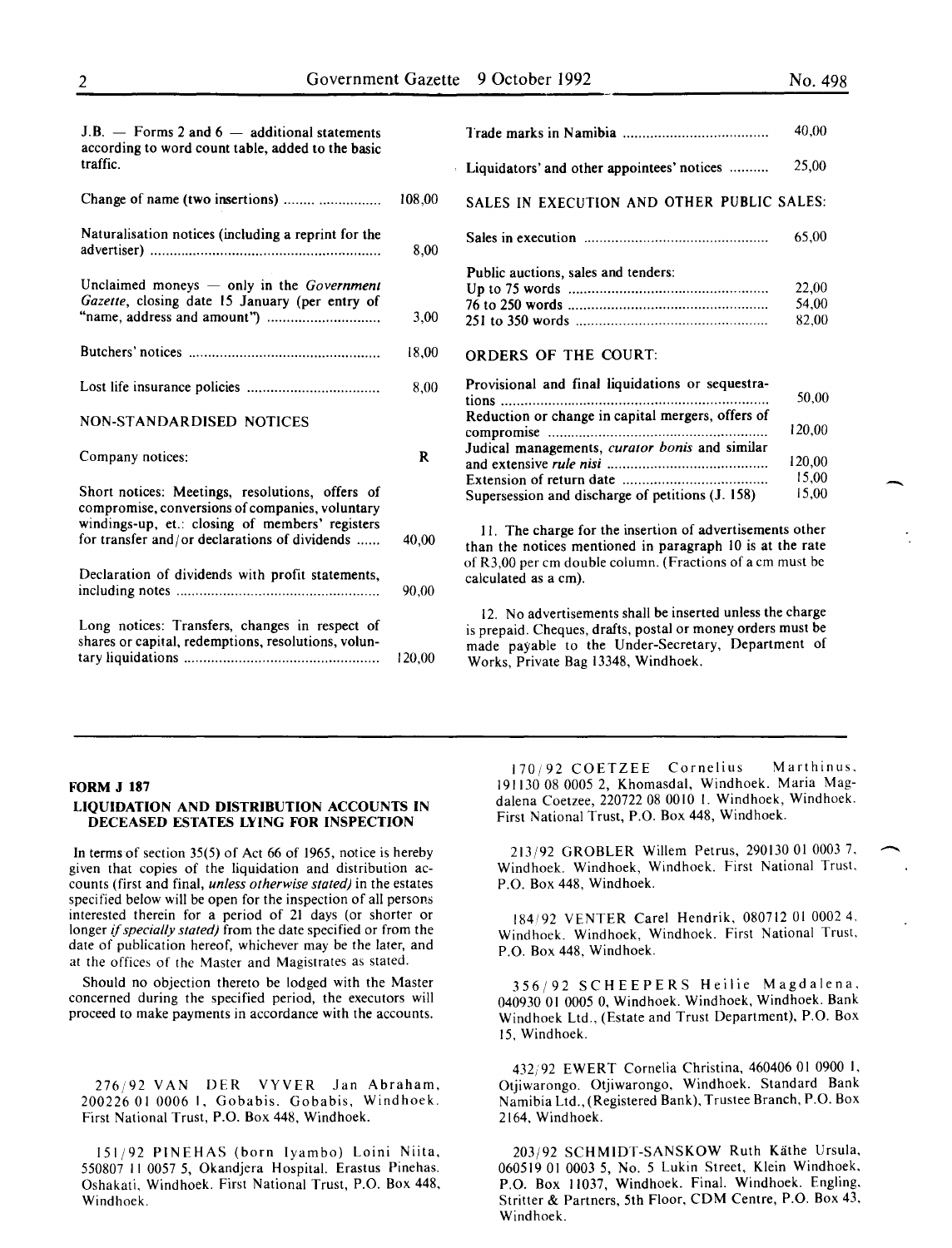323 92 COMBRINCK Cornelius Johannes, 521222 50 2503 5. Otjiwarongo, Windhoek. Standard Trust, P.O. Box 1330, Pretoria.

216192 TASCHNER (TAESCHNER) Gerhard Ernst, 150806 01 0003 1. Windhoek. Windhoek. Mr. Klaus Nieft, Executor, *cl* o Keller & Neuhaus Trust Co. (Pty) Ltd., P.O. Box 156, Windhoek.

109192 PEREIRA Rogerio (Rogero) de Jesus, 400930 51 5310 5, No. l Bloekom Street, Suiderhof, Windhoek. 21 days as from 9 October 1992. Windhoek, Windhoek. Muller & Brand, P.O. Box 2073, Windhoek.

#### FORM J 193

 $\overline{\phantom{a}}$ 

#### NOTICE TO CREDITORS IN DECEASED ESTATES

All persons having claims against the estates mentioned below are hereby called upon to lodge their claims with the executors concerned, whithin 30 days (or otherwise as indicated) calculated from the date of publication hereof. The information is given in the following order: Estate number, surname and christian names, date of birth, identity number, last address, date of death; surviving spouse's names, surname, date of birth and identity number; name and address of executor or authorised agent, period allowed for lcdgement of *claims* if *other than 30 days.* 

305/92 HILES Pricilla Maureen, Windhoek, 21 March 1946, 460321 08 0014 9, Rehoboth, 26 June 1992. First National Trust, P.O. Box 448, Windhoek.

381;92 STUURMAN Abraham David, Windhoek, 16 July 1953, 530716 09 0023 4, Keetmanshoop, 24 July 1992. Johanna Rosalia Stuurman (born Kuhlmann), 21 June 1952, 520621 08 0031 8. Johannes Arnoldus Botma, P.O. Box 38, Keetmanshoop. Lentin, Botma & Van den Heever, SWABS Building, Fenchel Street, P.O. Box 38, Keetmanshoop.

M U KAPULI Simon Ewald (Edward), Windhoek, II October 1951, 5110 II II 0023 8, Liideritz, 15 September 1992. Rauna Mukapuli. Standard Bank Namibia Ltd., (Registered Bank), Trustee Branch, P.O. Box 2164, Windhoek.

551/91 VAN DER WESTHUIZEN Willem Johannes, Windhoek, 27 June 1923, 230627 50 3100 2, Erf No. 174, Waterboer Street, Danielskuil, South Africa, 26 May 1990. G.J. Ligthelm, Dr. Weder, Kruger & Hartmann, Ground Floor, Nimrod Building, P.O. Box 864, Windhoek.

459192 BURGER David Francois Jacobus, Windhoek, 7 October 1916, 161007 01 0004 2, Rugbystraat, Gobabis, 24 September 1992. Johanna Petronella Burger (born Hugo). F.M. Oehl-Trust, P.O. Box 133, Windhoek.

# FORM J 28

#### ESTATES OR COMPANIES SEQUESTRATED OR WOUND UP PROVISIONALLY

Pursuant to section 17(4) of the Insolvency Act, 1936, and section 356(1) of the Companies Act, 1973, notice is hereby given by the Master of the Supreme Court that the estates or companies mentioned below have been sequestrated or wound up provisionally by order of the said Court.

The particulars are given in the following order: Number of estate or company/name and address of estate or company/ date upon which and division of Court by which order made and upon the application of whom.

W17/92 Latem Trading (Namibia) (Proprietary) Limited. 18 September 1992. High Court Namibia.

Wl8192 Lewis Joachim Janse van Rensburg. 25 September 1992, High Court, Namibia. Stephen Marais.

#### FORM J 29

#### FIRST MEETINGS OF CREDITORS, CONTRIBUTORIES, MEMBERS OR DEBENTURE-HOLDERS OF SEQUESTRATED ESTATES, COMPANIES BEING WOUND UP OR PLACED UNDER PROVISIONAL JUDICIAL MANAGEMENT

The estates and companies mentioned below having been placed under sequestration, being wound up or having been placed under provisional judicial management by order of the Supreme Court of South West Africa, Masters of the Supreme Court hereby given notice, pursuant to section 17(4) and 40(1) of the Imolvency Act, 1936, section 119(3), 125(1) and 196bis(4) of the Companies Act, 1926, and sections 356(1), 364(1) and 429 of the Companies Act, 1973, that first meeting of creditors, contributories, members or debenture-holders of the said estates or companies will be held on the dates and at the times and places mentioned below, for proof of claims against the estates or companies, the election of trustees, liquidators or judicial managers or managers or provisional judicial managers or for the purposes referred to in section 364 or 431 of Act 61 or 1973, as the case may be.

Meetings in a place in which there is a Master's office, will be held before the Master; elsewhere they will be held before the Magistrate.

W14/92 Hermanus Gideon Marthinus van Zyl. 18 August 1992. 18 September 1992. High Court, Windhoek. 21 October 1992, 10:00, Windhoek.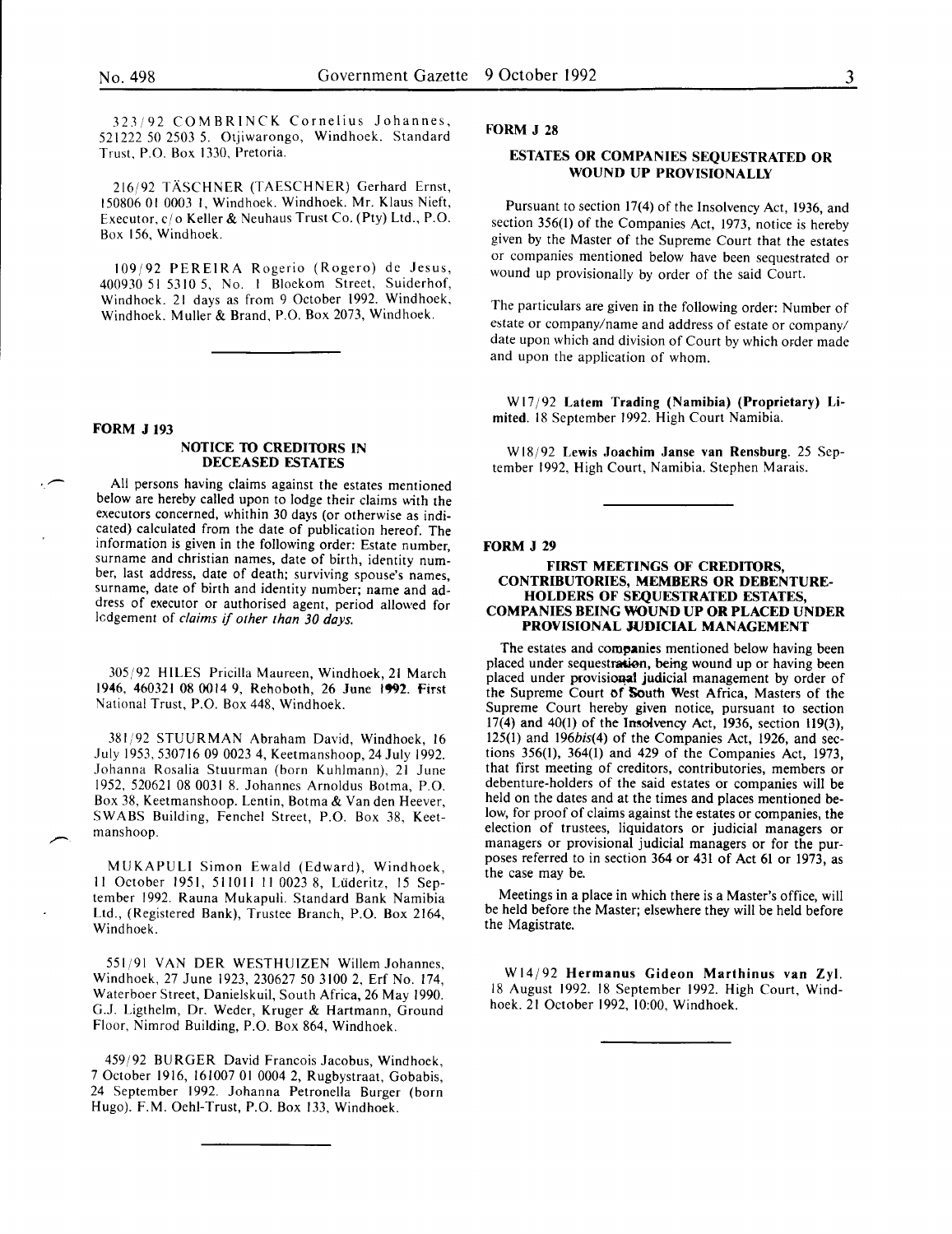# FORM J 158

#### SUPERSESSIONS AND DISCHARGE OF PETITIONS

Notice is hereby given by the Master of the Supreme Court of South Africa, as stated, of the supersession of provisional orders of sequestration/liquidation and the discharge of petitions.

The information is given in the following order: Estate number; the applicant; the respondent; the date of the provisional order granted; the Supreme Court Division; the date of the discharge order.

WI0/92 The Master of the High Court, 22 May 1992. II September 1992. Egmond Klooster.

#### NOTICE OF TRANSFER OF BUSINESS

TAKE NOTICE that S.J. GROBLER intends to alienate and dispose of the business being conducted by him under the name and style of HAX SNAXS at Erf No. 1509, Independence Avenue, to and in favour of J.J. VISSER who will carry on the aforesaid business for his own account under the name and style of HAX SNAXS TAKE-AWAY (PTY) LTD. on the aforesaid premises, and take notice that this publication shall serve as due notice having been given in terms of section 34 of the Insolvency Act 24 of 1936 and furthermore that after 14 days of publication of this notice the said J.J. VISSER shall apply to the Magistrate for the district of Windhoek for the transfer of the General Dealer and Restaurant Licences in respect of the aforesaid business into his own name.

DATED at WINDHOEK on this 30th day of September 1992.

VAN WYK & STIEMERT P.O. Box 3386 Windhoek

#### NOTICE OF TRANSFER OF BUSINESS

KINDLY TAKE NOTICE that application will be made at the next sitting of the Licensing Court at Rehoboth, for the transfer of the Accommodation Establishment Licences, by Retail Trade Licences, held by J. IZAAKS who trades as such at Rehoboth, under the name and style of TASTY RESTAURANT at Block F, No. 770, Rehoboth, to DIRK VAN WYK who will trade under the same style and on the same erf as TASTY RESTAURANT.

MR. J. IZAAKS P.O. Box 3861 Rehoboth

# IN THE MAGISTRATE'S COURT OF WINDHOEK

HELD AT WINDHOEK CASE NO.: 6007/91

In the matter between:

| <b>J.P. MOTORS</b> | Plaintiff |
|--------------------|-----------|
| and                |           |
| MR. G. GROOTBOOM   | Defendant |

# NOTICE OF SALE IN EXECUTION

On Wednesday, 4th November 1992, at 10:00, a public auction will be held at certain Erf 1246, Windhoek Town at which the Messenger of the Court will, pursuant to the Judgement of the Court in this action, granted by the above Honourable Court and Warrant of Execution issued in terms thereof and attachment in execution made thereunder sell:

All right, title and interest in the freehold in respect of:

| <b>CERTAIN</b>   | Erf 1246, Windhoek Town;                                          |
|------------------|-------------------------------------------------------------------|
| <b>SITUATED</b>  | Registration area "K", Windhoek;                                  |
| <b>MEASURING</b> | 1158 (One thousand One hundred and<br>fifty-eight) square metres; |
| HELD             | By Deed of Transfer No. $3877/91$ .                               |

#### CONDITIONS OF SALE:

- I. The Sale is subject to the provisions of the Magistrate's Court Act No. 32 of 1944, as amended, and the property will be sold "voetstoots" according to the existing title deed.
- 2. One-tenth of the purchase price shall be payable immediately after the Sale in cash, the balance together with interest thereon at 20% against transfer, which transfer shall be given without delay.
- 3. Prospective buyers are specifically warned to satisfy themselves in regard to any improvements which may exist on the property, as such improvements cannot be described here more fully.
- 4. The complete Conditions of Sale will be read out at the time of the sale, and may be inspected beforehand at the offices of the Court Messenger, the Namib Building Society and Plaintiffs attorneys at Windhoek.

(Sgd.) M.G. ERASMUS MULLER & BRAND ATTORNEYS FOR PLAINTIFF c/o John Meinert & Stiibel Streets P.O. Box 2073 Windhoek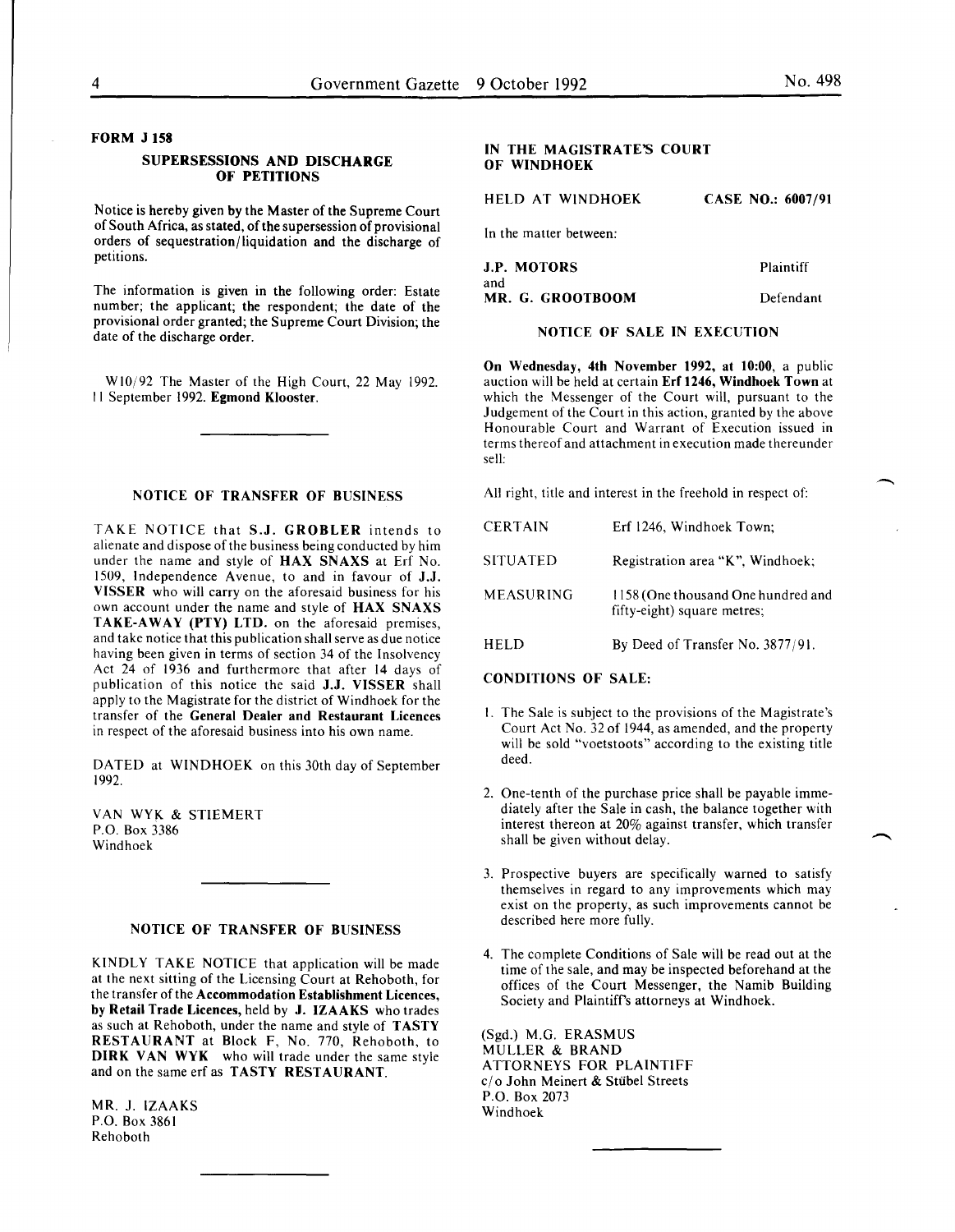#### THE ALIENS ACT, 1937 NOTICE OF INTENTION OF CHANGE OF SURNAME

I, VENASIUS PEUS, residing at Erf 8486, Shandubala, and employed by the Ministry of Education as a District Literacy Organizer, intend applying to the Minister of Home Affairs for authority under section 9 of the Aliens Act, 1937, to assume the surname NDINOMWA for the reasons that why I am changing this surname, I did use it for the sake of my parents' relative security, during the liberation struggle when I was captured and detained by the S.A. Regime.

I previously bore the names VENASIUS PEUS.

Any person who objects to my assumption of the said surname of NDINOMWA, should as soon as may be lodge his/ her objection, in writing, with a statement of his/ her reasons therefor, with the Magistrate of Windhoek.

(Sgd.) P. VENASIUS P.O. Box 501 Ombalantu Dated: 6 March 1992

#### THE ALIENS ACT, 1937 NOTICE OF INTENTION OF CHANGE OF SURNAME

I, ESTER MALAKJA, residing at Windhoek West, and employed as a Security Guard at the Katutura Hospital, intend applying to the Minister of Home Affairs for authority under section 9 of the Aliens Act, 1937, to assume the surname DAVID for the reasons that I erroneously used my father's name as my surname.

I previously bore the names ESTER MALAKJA.

Any person who objects to my assumption of the said surname of DAVID, should as soon as may be lodge his/ her objection, in writing, with a statement of his/ her reasons therefor, with the Magistrate of Windhoek.

(Sgd.) E. MALAKJA Dated: 23 September 1992

#### THE ALIENS ACT, 1937 NOTICE OF INTENTION OF CHANGE OF SURNAME

I ROSALIA ELIASER, residing at No. 3 Jan Brand Street, Klein Windhoek, and presently unemployed, intend applying to the Minister of Horne Affairs for authority under section 9 of the Aliens Act, 1937, to assume the surname NANGHAMA for the reasons that I used my father's name as my surname in the past. I want to use his correct surname which is NANGHAMA.

I previously bore the names ROSALIA ELIASER.

Any person who objects to my assumption of the said surname of NANGHAMA, should as soon as may be lodge his/her objection, in writing, with a statement of his/ her reasons therefor, with the Magistrate of Windhoek.

(Sgd.) R. ELIASER Dated: 28 September 1992

#### THE ALIENS ACT, 1937 NOTICE OF INTENTION OF CHANGE OF SURNAME

I, SAKARIA MATIAS, residing at Ondangwa and employed as a mechanic at Ondangwa, intend applying to the Minister of Home Affairs for authority under section 9 of the Aliens Act, 1937, to assume the surname SAKA-RIA for the reasons that I want to use my father's rea surname. Matias was his name.

I previously bore the names SAKARIA MATIAS.

Any person who objects to my assumption of the said surname of SAKARIA. should as soon as may be lodge his/ her objection, in writing, with a statement of his/ her reasons therefor, with the Magistrate of Ondangwa.

(Sgd.) S. MATIAS Dated: 29 September 1992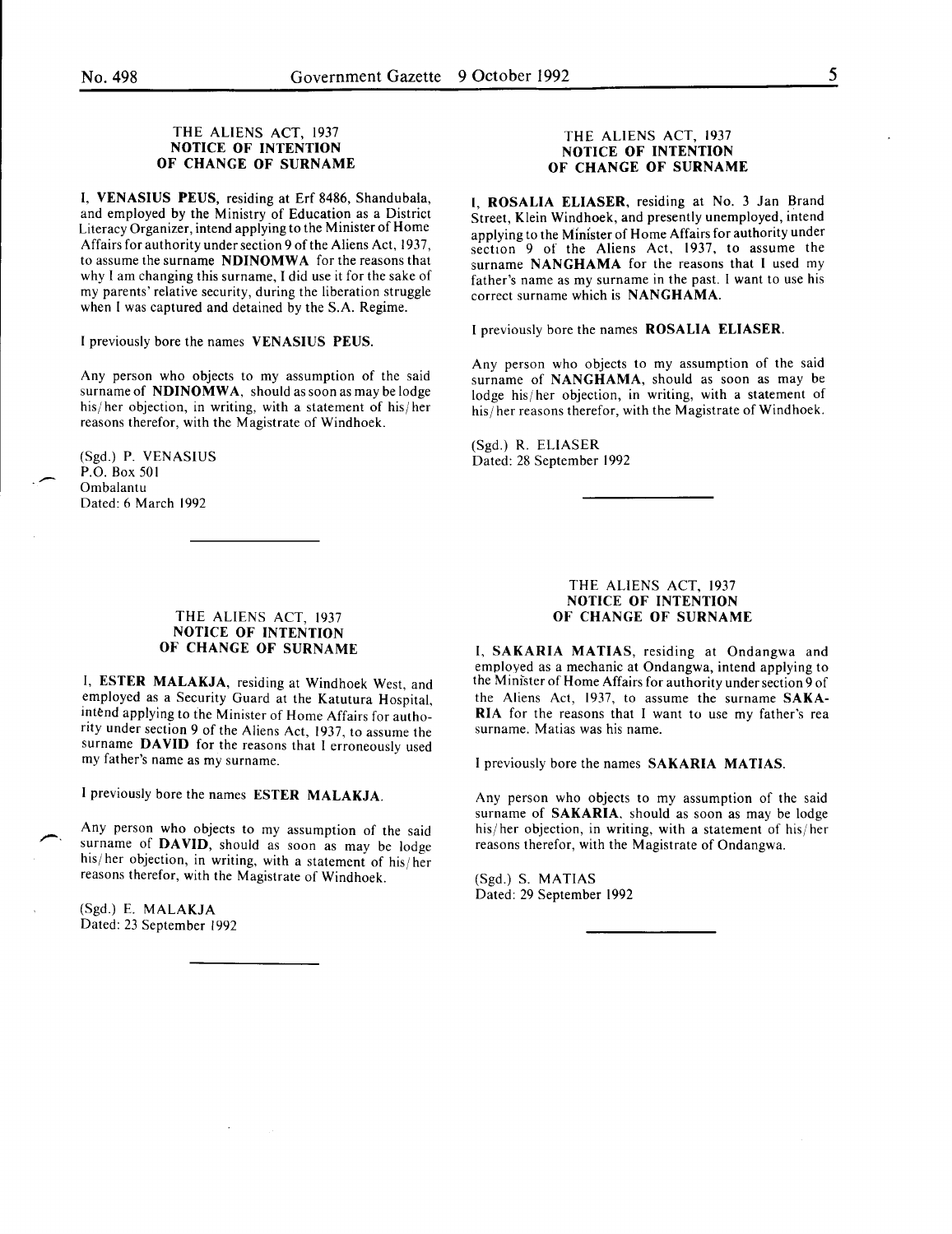#### THE ALIENS ACT, 1937 NOTICE OF INTENTION OF CHANGE OF SURNAME

I, RUBEN EINO, residing at Flat No. 21, Kornalyn Street, and employed by UNFPA as a Programme Oficer, intend applying to the Minister of Home Affairs for authority under section 9 of the Aliens Act, 1937, to assume the surname AMAAMBO for the reasons that EINO is my father's christian name.

I previously bore the names RUBEN EINO.

Any person who objects to my assumption of the said surname of AMAAMBO, should as soon as may be lodge his/ her objection, in writing, with a statement of his/ her reasons therefor, with the Magistrate of Windhoek.

(Sgd.) R. EINO Dated: 30 September 1992

#### THE ALIENS ACT, 1937 NOTICE OF INTENTION OF CHANGE OF SURNAME

I, MIRIAM FRIEDA GOTTLIEB, residing at Erf 7545, Dorp Street, Katutura, and employed by the Ministry of Health and Social Services, intend applying to the Minister of Horne Affairs for authority under section 9 of the Aliens Act, 1937, to assume the surname NANGOLO for the reasons that **GOTTLIEF** is my father's name and not his surname.

I previously bore the names MIRIAM FRIEDA GOTTLIEB.

Any person who objects to my assumption of the said surname of NANGOLO, should as soon as may be lodge his/ her objection, in writing, with a statement of his/ her reasons therefor, with the Magistrate of Windhoek.

(Sgd.) M.F. GOTTLIEB Dated: 30 September 1992

#### THE ALIENS ACT, 1937 NOTICE OF INTENTION OF CHANGE OF SURNAME

I, LINDA JESAYA, residing at Onaanda, and employed as a teacher at the Ministry of Education, intend applying to the Minister of Home Affairs for authority under section 9 of the Aliens Act, 1937, to assume the surname IIPUMBU for the reasons that I previously used my father's name as my surname. I want to use his surname from now on.

I previously bore the names LINDA JESAYA.

Any person who objects to my assumption of the said surname of IIPUMBU, should as soon as may be lodge his/ her objection, in writing, with a statement of his/ her reasons therefor, with the Magistrate of Ondangwa.

(Sgd.) L. JESAYA P.O. Box 428 Oshakati Dated: 29 September 1992

#### THE ALIENS ACT, 1937 NOTICE OF INTENTION OF CHANGE OF SURNAME

I, JOHANNES AKSER, residing at Oshakati and presently a student at Oshakati Secondary School, intend applying to the Minister of Home Affairs for authority under section 9 of the Aliens Act, 1937, to assume the surname AMUKUGO for the reasons that I use the surname AMUKUGO in my driver's licence and other documents.

I previously bore the names JOHANNES AKSER.

Any person who objects to my assumption of the said surname of **AMUKUGO**, should as soon as may be lodge his/ her objection, in writing, with a statement of his/ her reasons therefor, with the Magistrate of Windhoek.

(Sgd.) J. AKSER P.O. Box 70078 Khomasdal Dated: 28 September 1992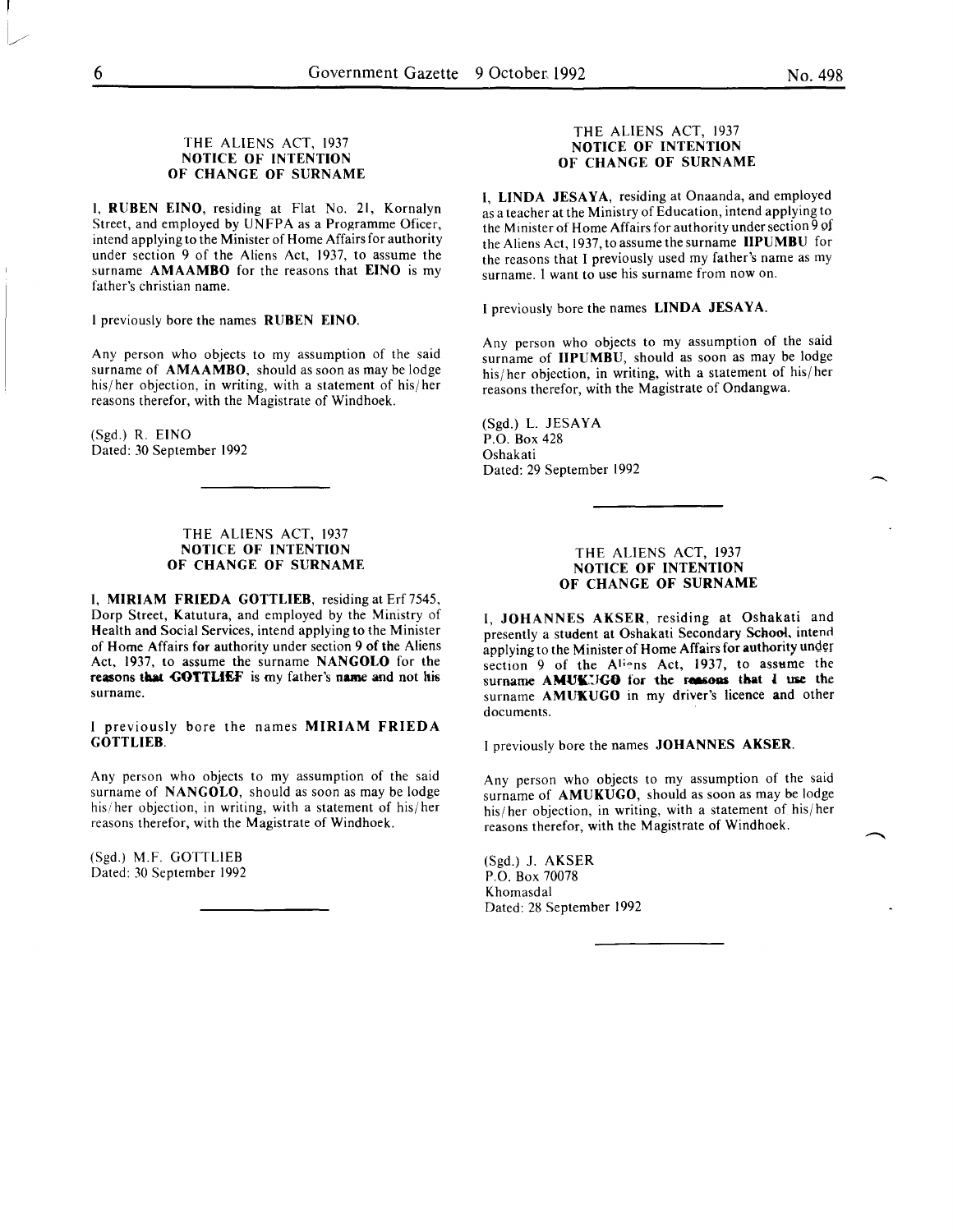THE ALIENS ACT, 1937

### NOTICE OF INTENTION OF CHANGE OF SURNAME

I, SINSIKUS SALATIEL, residing at Plot No. 570, Wanaheda, and presently unemployed, intend applying to the Minister of Home Affairs for authority under section 9 of the Aliens Act, 1937, to assume the surname HIILILA for the reasons that I previously used my father's first name as my surname.

I previously bore the names SINSIKUS SALATIEL.

Any person who objects to my assumption of the said surname of **HIILILA** should as soon as may be lodge his/her objection, in writing, with a statement of his/her reasons therefor, with the Magistrate of Windhoek.

(Sgd.) S. SINSIKUS Dated: 23 September 1992.

#### THE ALIENS ACT, 1937

# NOTICE OF INTENTION OF CHANGE OF SURNAME

I, PAULUS MUTUMBULWA AKWENYE, residing at Luiperdsvallei and employed as a soldier by the NDF, intend applying to the Minister of Home Affairs for authority under section 9 of the Aliens Act, 1937, to assume the surname THOMAS for the reasons that AKWENYE is not my real surname.

I previously bore the names PAULUS MUTUMBULWA AKWENYE.

Any person who objects to my assumption of the said surname of THOMAS should as soon as may be lodge his/her objection, in writing, with a statement of his/her reasons therefor, with the Magistrate of Windhoek.

(Sgd.) P.M. AKWENYE Dated: 21 September 1992.

#### THE ALIENS ACT, 1937

#### NOTICE OF INTENTION OF CHANGE OF SURNAME

I, SCHOLASTIKA ORTNER, residing at Opuwo and presently unemployed, intend applying to the Minister of Home Affairs for authority under section 9 of the Aliens Act, 1937, to assume the surname KATJIPU for the reasons that I want to use my real mother's surname.

I previously bore the names SCHOLASTIKA ORTNER.

Any person who objects to my assumption of the said surname of KATJIPU should as soon as may be lodge his/her objection, in writing, with a statement of his/her reasons therefor, with the Magistrate of Opuwo.

(Sgd.) S. ORTNER Dated: 23 September 1992.

#### THE ALIENS ACT, 1937

#### NOTICE OF INTENTION OF CHANGE OF SURNAME

I, ASSER DANIEL, residing at 438 Hakahana, Windhoek and employed by Design Struct as a bricklayer, mtend applymg to the Minister of Home Affairs for authority under section 9 of the Aliens Act, 1937, to assume the surname KANDJAMBANGA for the reasons that KANDJAMBANGA is my father's surname. I erroneously use DANIEL as my surname.

I previously bore the names ASSER DANIEL.

Any person who objects to my assumption of the said surname of KANDJAMBANGA should as soon as may be lodge his/her objection, in writing, with a statement of his/ her reasons therefor, with the Magistrate of Windhoek.

(Sgd.) A. DANIEL Dated: 24 September 1992.